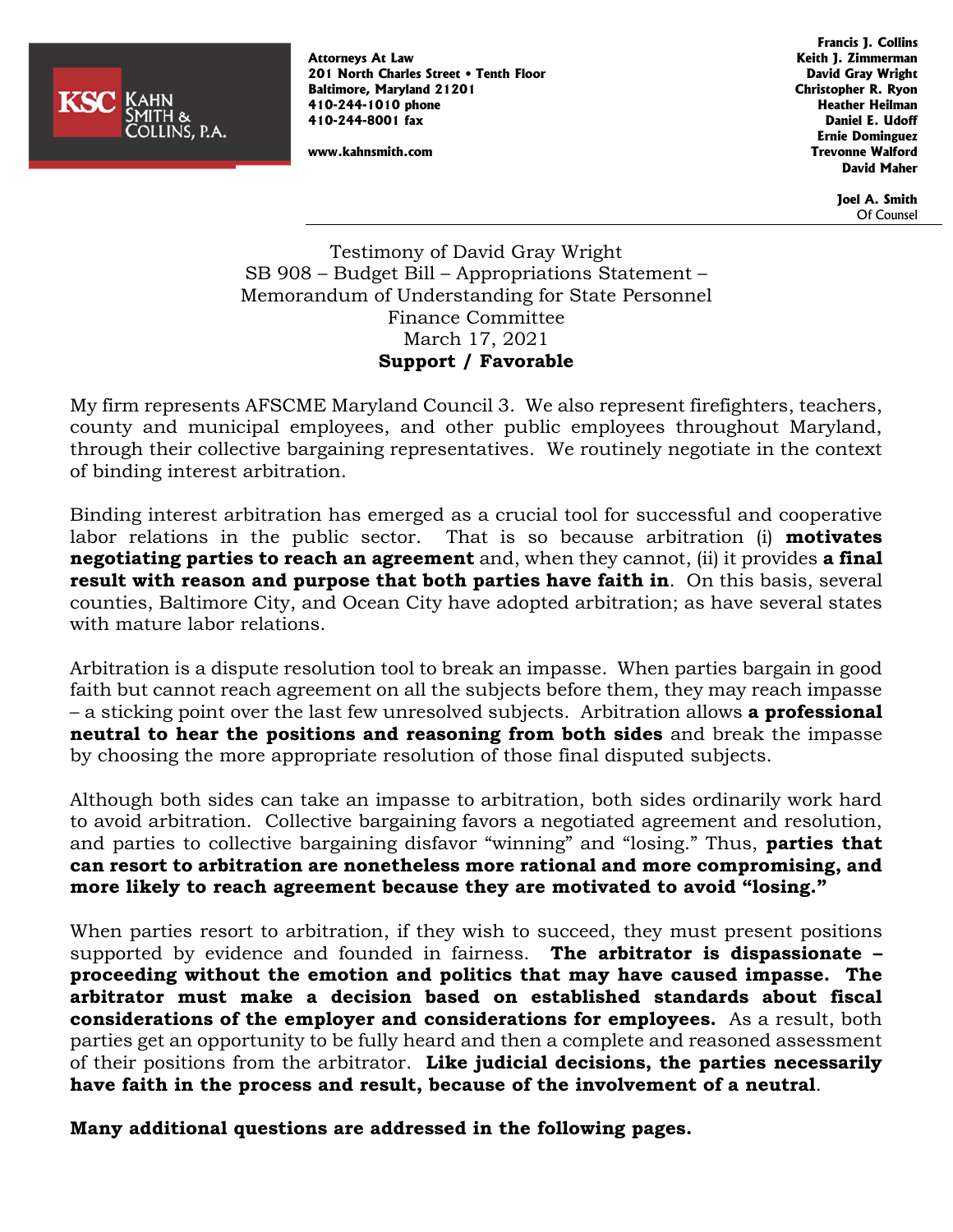### What is Binding Arbitration?

Arbitration before a neutral third party is the preferred way to resolve differences between labor and management over terms and conditions of employment. Binding Arbitration produces a final decision that defines the rights and obligations of the parties. Arbitration Awards are subject to judicial review under standards that are well defined in Maryland law.

### What collective bargaining rights do State employees have?

- The State and each exclusive representative (employee union) are to meet, exchange information and negotiate within an annual bargaining window.
- The representatives are to negotiate within sufficient time to conclude a written memorandum of understanding before January 1 for any item requiring an appropriation of funds or other legislation for the next fiscal year, i.e., the fiscal year that begins on the following July 1.
- A memorandum of understanding is to include the terms and conditions that are to be adopted and implemented for the next fiscal year.
- The State's annual budget bill submitted to the General Assembly is to include amounts required to accommodate any additional cost resulting from the negotiations as reflected in each memorandum of understanding.

What happens if a memorandum of understanding is not concluded between the State and an exclusive representative?

- If negotiations do not conclude for the next fiscal year before October 25, either party may request appointment of a fact finder.
- The fact finder may issue subpoenas, hold hearings, administer oaths, take testimony, and receive other evidence on the issues in dispute.
- The fact finder is to make written recommendations regarding wages, hours, and working conditions, and any other terms or conditions of employment in dispute before November 20.
- The fact finder is to release the written recommendations to the Governor, the President of the Senate, and the Speaker of the House of Delegates on or before December 1.
- The fact finder's written recommendations are not binding.